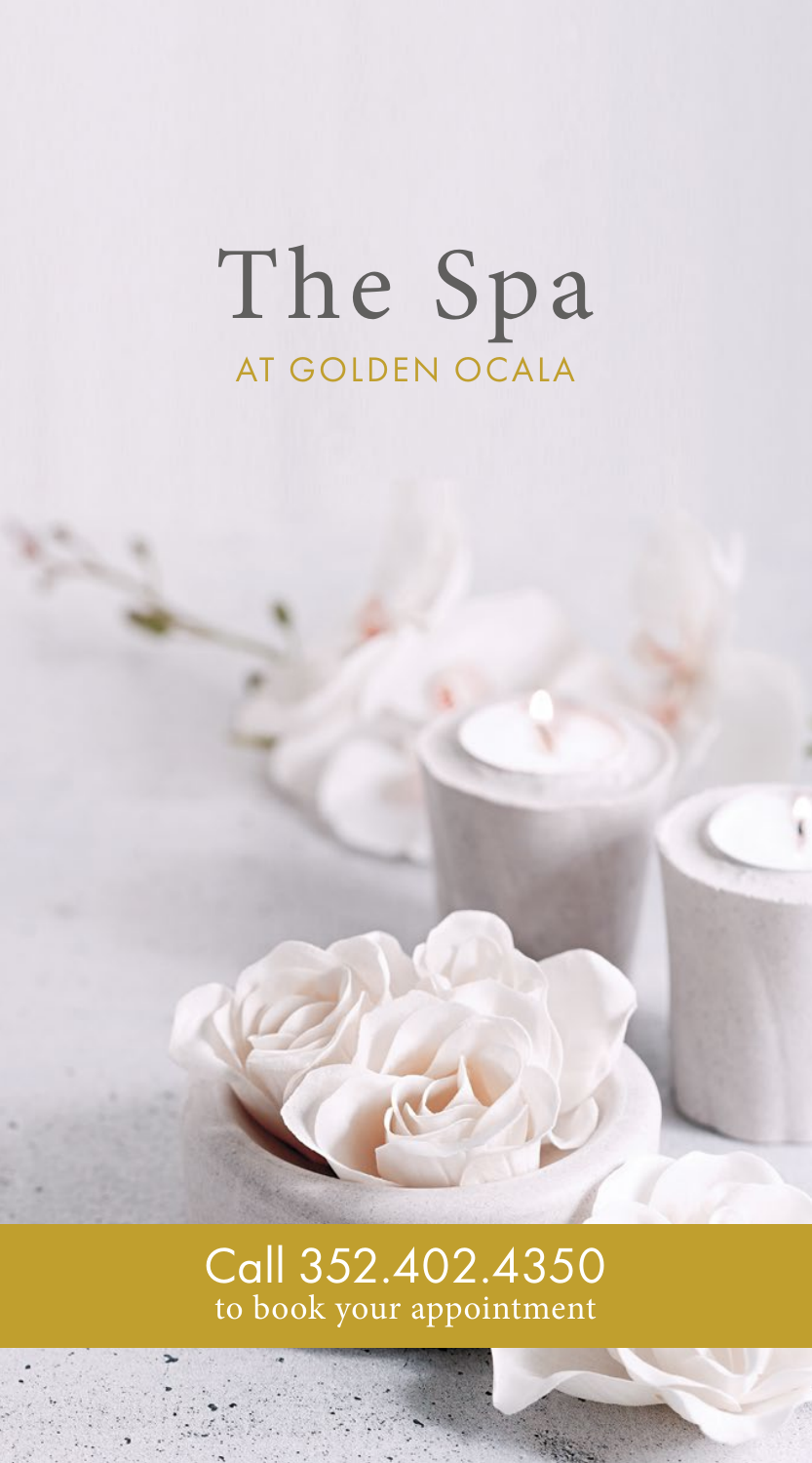# FACIAL EXPERIENCES

#### **24-Karat Gold Collagen Facial**

Known from the time of Cleopatra to have powerful anti-aging benefits, the 24-Karat Gold Facial helps firm, lift, brighten and smooth the appearance of the skin. This lavish treatment

helps to reduce the look of fine lines and wrinkles, leaving your skin looking silky, smooth, firmer, radiant, revitalized and youthful. *80 Minutes | \$175*

#### **Signature Facial**

Our skin care experts know that not everyone's skin type is the same and that each facial we provide should be specifically customized to our guests' individual skin care needs. Our Personal Retreat Facial allows our experts to do just that. After a brief consultation and detailed evaluation of your skin, our esthetician will perform an unforgettable experience tailored just for you. *50 or 80 Minutes | \$130/\$150*

#### **HydraFacial® Experience**

HYDRATE, PLUMP, CONTOUR. This medical-grade resurfacing procedure deeply cleanses, extracts and hydrates the skin through our super serums filled with antioxidants, peptides and hyaluronic acid. Our 80-minute Hydrafacial includes lymphatic drainage, LED light therapy and dermaplaning. *50 or 80 Minutes | \$215/\$325*

#### **Dermaplaning**

A physical form of exfoliation used to remove the outer layer of dead skin cells and vellus hair. Enhances product penetration and reveals a smoother brighter complexion. *30 Minutes | \$60*

#### **Facial Enhancements** *\$25 per enhancement*

*(incorporated into the time of your facial)*

- Collagen Eye Mask
- Hydro Jelly Face Mask
- LED Collagen Stimulating Light
- Anti-Aging Neck & Décolleté Treatment

#### MASSAGE **JOURNEYS**

#### **Signature Massage**

Delight yourself in our signature massage, completely tailored to your needs. After your provider consult, your retreat will begin with soothing warm stones, reviving aromatherapy and

personalized massage techniques. *50 or 80 Minutes | \$105/\$150*

#### **Mellow-Mama-Massage**

Ideal for expectant mothers past their first trimester, this nurturing massage will nourish the body supporting new life. Your caring provider will use specialized prenatal therapy that will increase circulation, melt away stress and alleviate distention. *50 or 80 Minutes | \$110/\$150*

#### **Sports Massage**

Our sports massage focuses on key areas of the legs, hips, back, shoulders, arms and neck. Deep tissue techniques and stretching make this a perfect choice for those involved with sports. A healing muscle relief balm is applied to tired, tense muscles during this service. *50 or 80 Minutes | \$120/\$160* 

#### **Massage Enhancements** *\$25 per enhancement*

*(incorporated into the time of your massage)*

- Chilled Rosé Collagen Eye Mask
- Soothing Scalp Massage
- CBD Healing Muscle Balm

**BROW** & LASH BAR

*The Spa at Golden Ocala offers full face and body waxing. Please inquire for pricing.*

Eyebrow Tint *| \$45* Eyebrow Sculpting *| \$25* Lash Tint *| \$45* Lash Lift *| \$95* Lash Extensions **|** Please inquire for pricing based on your preferred style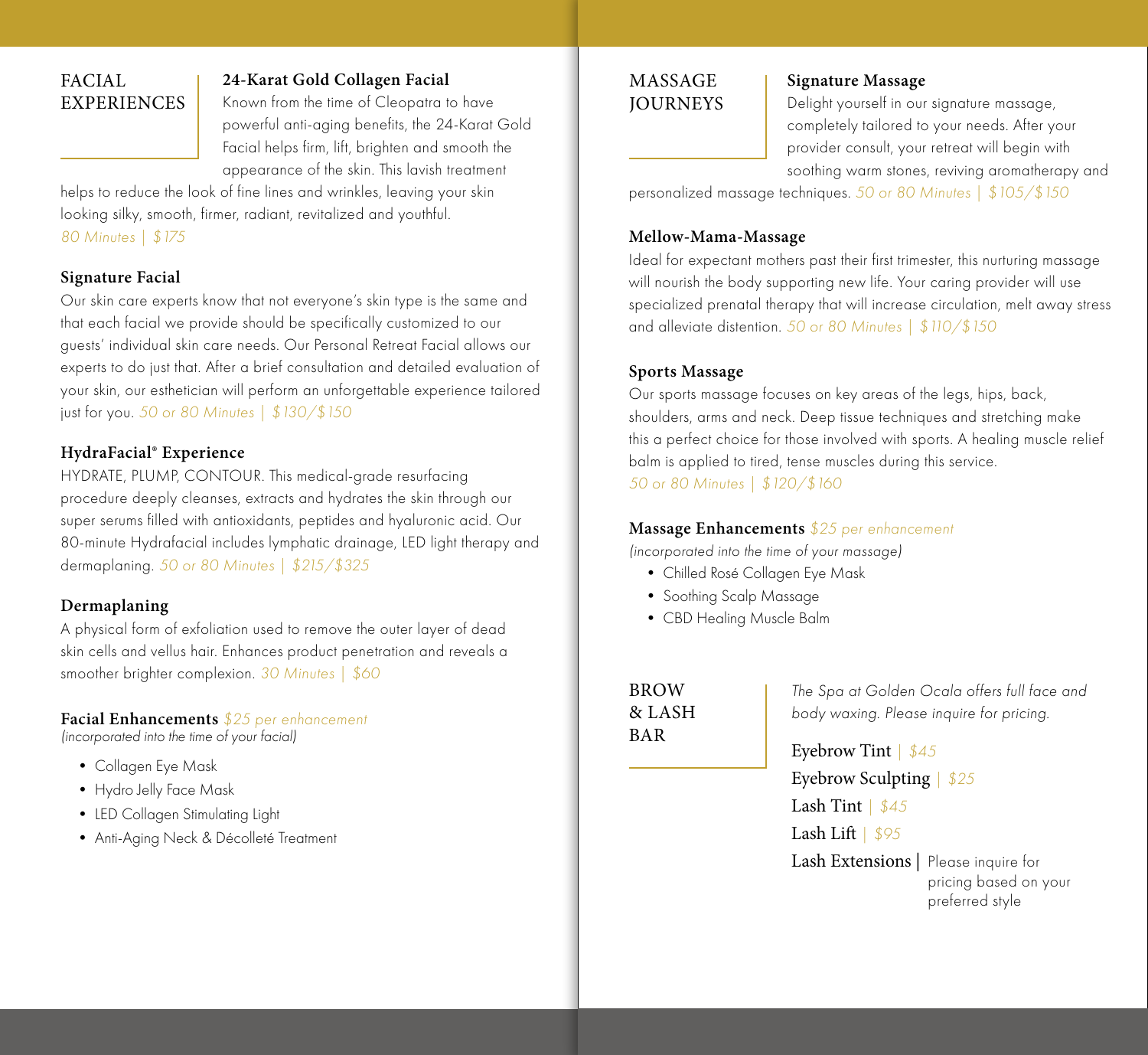# FACIAL EXPERIENCES

# **24-Karat Gold Collagen Facial**

Known from the time of Cleopatra to have powerful anti-aging benefits, the 24-Karat Gold Facial helps firm, lift, brighten and smooth the appearance of the skin. This lavish treatment

helps to reduce the look of fine lines and wrinkles, leaving your skin looking silky, smooth, firmer, radiant, revitalized and youthful. *80 Minutes | \$175*

#### **Signature Facial**

Our skin care experts know that not everyone's skin type is the same and that each facial we provide should be specifically customized to our guests' individual skin care needs. Our Personal Retreat Facial allows our experts to do just that. After a brief consultation and detailed evaluation of your skin, our esthetician will perform an unforgettable experience tailored just for you. *50 or 80 Minutes | \$130/\$150*

#### **HydraFacial® Experience**

HYDRATE, PLUMP, CONTOUR. This medical-grade resurfacing procedure deeply cleanses, extracts and hydrates the skin through our super serums filled with antioxidants, peptides and hyaluronic acid. Our 80-minute Hydrafacial includes lymphatic drainage, LED light therapy and dermaplaning. *50 or 80 Minutes | \$215/\$325*

#### **Dermaplaning**

A physical form of exfoliation used to remove the outer layer of dead skin cells and vellus hair. Enhances product penetration and reveals a smoother brighter complexion. *30 Minutes | \$60*

#### **Facial Enhancements** *\$25 per enhancement*

*(incorporated into the time of your facial)*

- Collagen Eye Mask
- Hydro Jelly Face Mask
- LED Collagen Stimulating Light
- Anti-Aging Neck & Décolleté Treatment

# BODY TREATMENT **JOURNEYS**

# **Dry Brush & Massage Body Treatment**

Experience a technique that has been used for centuries to gently exfoliate dead skin cells, bring oxygen to the surface of the skin, and help in the detoxification process. Our dry brushing

treatment also assists in boosting the immune system and diminishing the appearance of cellulite. After your dry brushing treatment enjoy a soothing agave 50-minute Massage. (25-Minute Dry Brushing Treatment followed by 50-Minute Massage) *75 Minutes / \$180* 

#### **24-Karat Golden Glow**

Dazzling as it is, gold is a mineral with proven anti-inflammatory properties. It helps heal micro-damage inflicted daily and to revitalize the skin. This treatment involves an invigorating exfoliation with a gold sugar scrub to help improve circulation and rejuvenate the skin. At the conclusion of your treatment, your skin will be hydrated with our lustre glow oil. *50 Minutes | \$135*

#### HAIR CARE

#### **Couture Cuts**

Signature Split End Cut, Woman's Cut (Includes blowout and style), Kid's Cut, Gentleman's Cut (Includes hot towels, neck massage and razor neck shave) *| \$25 - \$95*

#### **Nourishing Rituals**

Ultimate CBD Blowout, Brazilian Keratin Treatment, Scalp Treatment *\$65 - \$350*

#### **Tailored Color**

Full/Partial Highlights, Halo/Crown Highlights Baby-lights, Balayage & Ombré, Full Color, Color Retouch, Hues For Him, and Corrective Color *\$90 - \$325*

#### **Signature Styles**

Shampoo & Blow-Dry, Shampoo & Style with Extensions, Up-Do & Romantic Curls *| \$45 - \$180*

# **HAND** & FOOT **JOURNEYS**

*Please inform our Spa Concierge if you would like to add gel polish to any of our manicures or pedicures.* 

#### **Cleopatra's 24-Karat Pedicure**

This treatment begins with a soothing milk bath followed by a 24-Karat gold scrub. Unwind as your legs and feet are exfoliated and moisturized with products that contain anti-aging properties. Next, a 24-Karat gold mask is brushed onto the legs and feet. Your luxurious pedicure will conclude with a soothing massage preformed with a hydrating goldinfused collagen cream. This pedicure includes one complimentary glass of champagne. *60 Minutes | \$100*

#### **Signature Pedicure**

Delight yourself in a soothing soak, followed by an island-inspired scrub. Enjoy a warming paraffin mask, as your legs and feet are massaged with a moisturizing elixir. *60 Minutes | \$75*

#### **Full-Service Pedicure**

Enjoy our classic full-service pedicure which includes a hydrating mask, softening scrub and a massage with our signature whipped body cream. *50 Minutes | \$60* 

#### **Express Pedicure**

Perfect for those on-the-go, our express pedicure includes a classic file, trim and polish. *25 Minutes | \$50*

#### **Golden Ocala Signature Manicure**

Indulge in our luxurious signature manicure. This service begins with an island-inspired scrub followed by warming paraffin treatment. At the conclusion of this relaxing service, your hands and arms are massaged with a moisturizing elixir. *60 Minutes | \$65*

#### **Full-Service Manicure**

Enjoy our classic full-service pedicure which includes a hydrating mask, softening scrub and a massage with our signature whipped body cream. *50 Minutes | \$50* 

#### **Express Manicure**

Perfect for those on-the-go, our express manicure includes a classic file, trim and polish. *25 Minutes | \$40*